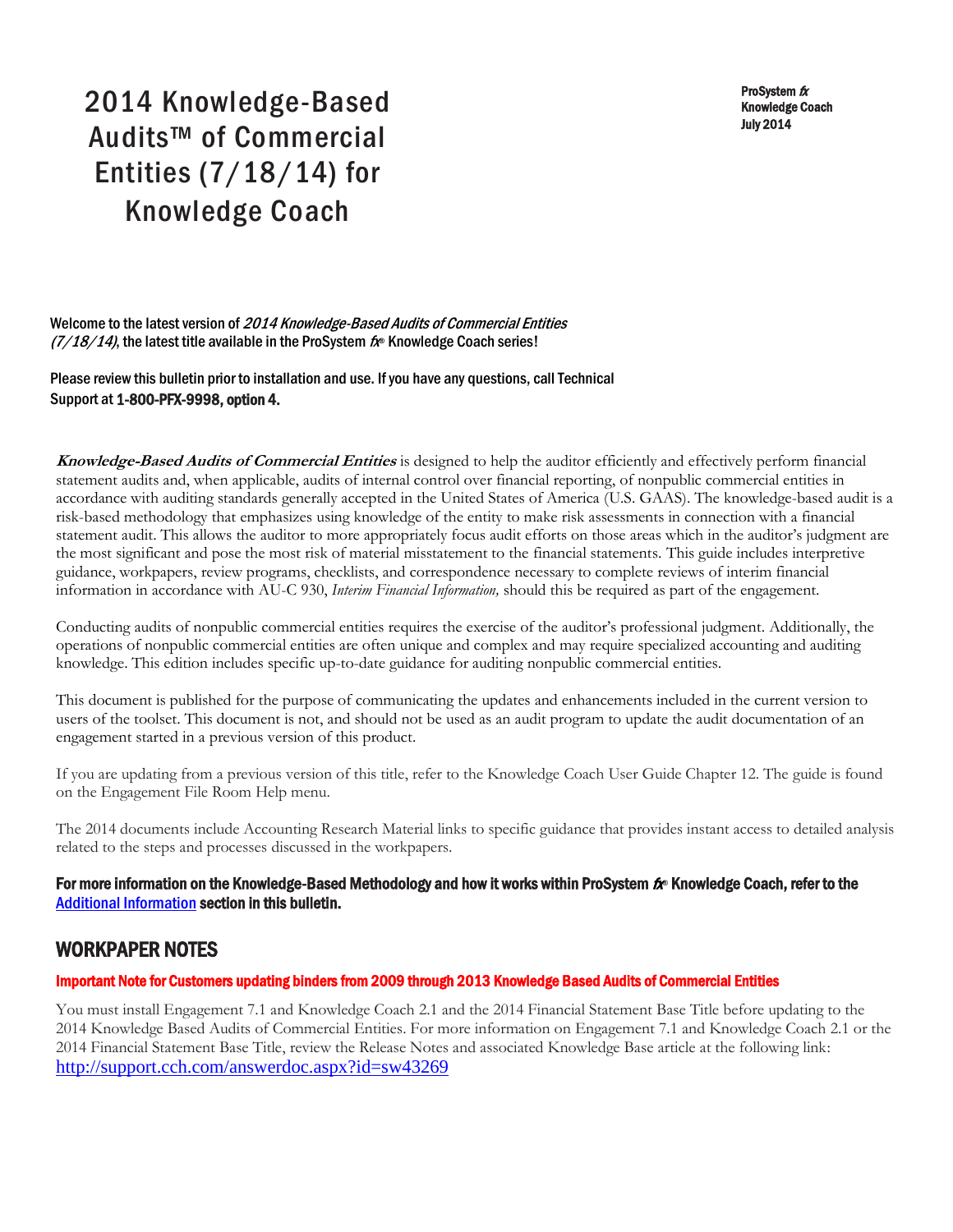#### General Roll Forward Note

You must be the current editor of all Knowledge Coach workpapers to update to the latest content during roll forward, and you must be the current editor upon opening the updated workpaper for the first time to ensure you see the updated workpaper.

The 2014 Knowledge-Based Audits of Commercial Entities has been updated to help auditors conduct efficient and effective audit engagements in accordance with U.S. GAAS and is current through the most recent auditing standard, SAS 128, *Using the Work of Internal Auditors*. Our authors are always looking to improve the flow of the audit engagement through the addition of new tailoring questions, new tips, and new examples. Additionally, the 2014 edition of *Knowledge-Based Audits of Commercial Entities* has been updated to incorporate the 2013 *Internal Control-Integrated Framework* (Framework) established by the Committee of Sponsoring Organizations ("COSO") of the Treadway Commission. The 2014 tools include links to specific guidance that provides instant access to detailed analysis related to the steps and processes discussed in the workpapers. Also included is a revised financial statement disclosures checklist that provides a centralized resource of the current required and recommended U.S. GAAP disclosures and key presentation items, using the style referencing under the FASB Accounting Standards Codification™.

#### Specific Program Enhancements

- Findings are accumulated in the Internal Control Documents, including KBA-401 through KBA-411, to better facilitate flow to KBA-103.
- Revised rule-of-thumb percentages in KBA-301. The benchmarks and related percentages are based on the judgment of our expert authors. Our expert authors base them on issues encountered in practice, research studies, AICPA audit risk and sampling guides, AICPA interpretive guidance (including AICPA CPE courses), and Big Firm practices and policies. Based on this information, with regard to this toolset, the commonly used rule of thumb amounts were revised to  $1/2-2\%$  for total assets and 1/2-2% for total revenues earned.
- Updates to the KBA-400 series workpapers to facilitate the changes to the 2013 COSO framework

For more information on specific program enhancements, review the 2014 Commercial Entities Overview for Knowledge Coach Users available at the following link or in the binder through the KCO-001 workpaper. [https://support.cch.com/updates/KnowledgeCoach/pdf/guides\\_tab/2014%20Commercial%20Entities%20Title%20Overview%2](https://support.cch.com/updates/KnowledgeCoach/pdf/guides_tab/2014%20Commercial%20Entities%20Title%20Overview%20for%20Knowledge%20Coach%20Users.pdf) [0for%20Knowledge%20Coach%20Users.pdf](https://support.cch.com/updates/KnowledgeCoach/pdf/guides_tab/2014%20Commercial%20Entities%20Title%20Overview%20for%20Knowledge%20Coach%20Users.pdf)

#### In addition, forms and practice aids throughout have been updated to include new examples and tips and, where applicable, to take into account:

New literature, standards, and developments, reflected in the following current audit and accounting guidance:

Statements on Auditing Standards (SASs): SAS-128, *Using the Work of Internal Auditors*

FASB Accounting Standards Codification as of June 30, 2014, and through Accounting Standards Update No. 2014-07—Accounting Standards Update No. 2014-07—*Consolidation* (Topic 810).

Users of this content should consider guidance issued subsequent to these items to determine their effect on engagements conducted using this product.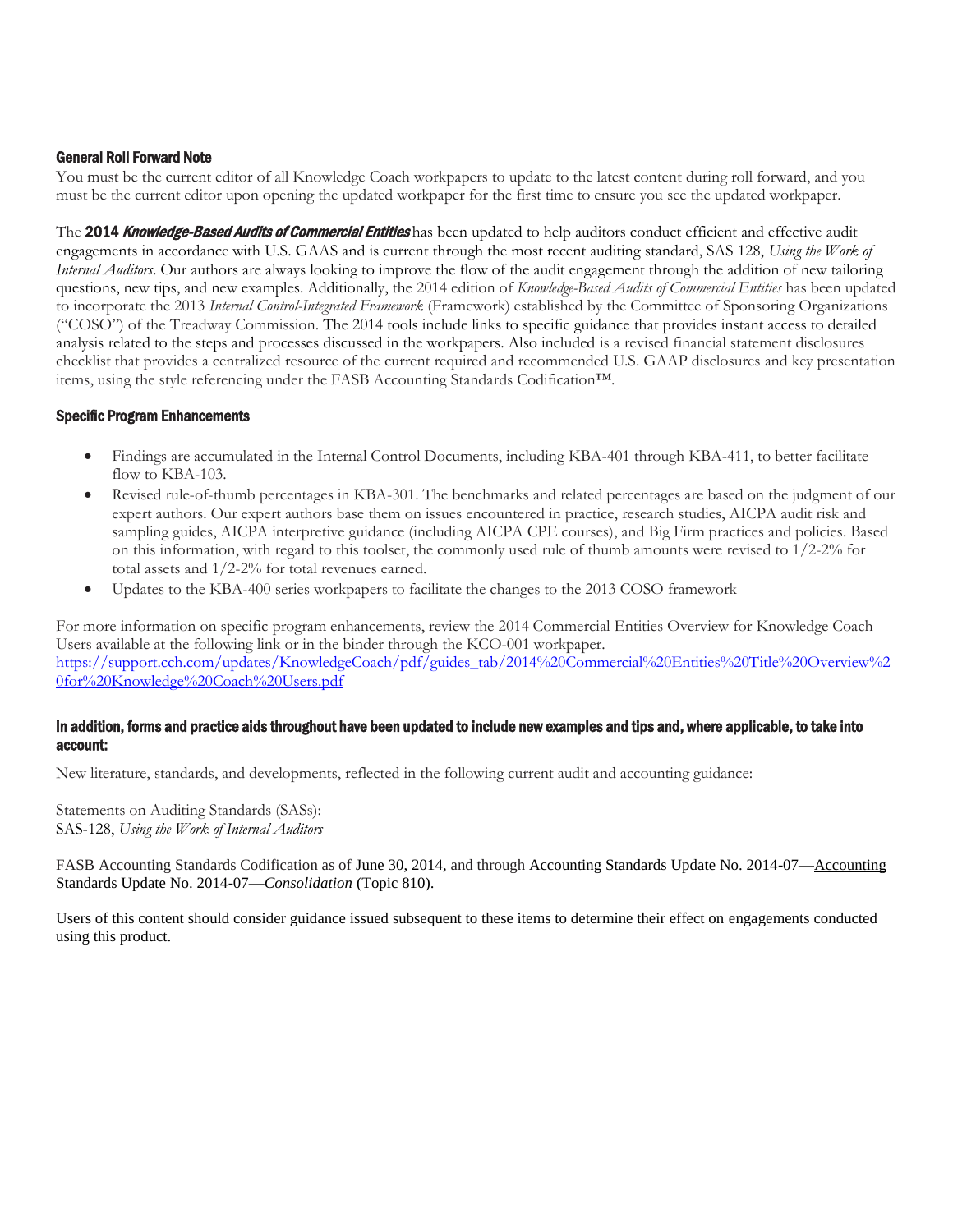# <span id="page-2-0"></span>Additional Information on Knowledge Coach and the KBA Methodology

Knowledge-Based Audit (KBA) Methodology - The KBA Methodology facilitates the incorporation of the results of one set of procedures to become the input for the next. The key components of the KBA methodology include:

- An **Overview** that guides auditors through the methodology;
- **Knowledge-Based Audit** documents, integral to the risk assessment and overall audit processes, which contain steps and procedures required by U.S. GAAS;
- Customizable **Audit Programs** that take auditors through related steps and procedures to test management's assertions relating to the financial statements;
- **Practice Aids** to help auditors complete steps or processes outlined in the Knowledge-Based Audit documents and Audit Programs;
- **Auditor's Reports** that provide a variety of sample auditor's opinions on audited financial statements; and
- **Correspondence** documents that provide sample letters to be used to comply with U.S. GAAS requirements and in many other common situations.

The AICPA's Auditing Standards Board's (ASB) - The practice aids and tools in the **2014 Knowledge-Based Audits of Commercial** 

**Entities** are designed around the AICPA's auditing standards to assist auditors of nonpublic commercial entities by:

- Facilitating compliance with U.S. GAAS;
- Encouraging more effective audits through tailored audit programs and comprehensive practice aids;
- Helping auditors to focus on and respond to identified audit risks; and
- Enhancing audit documentation.

# ProSystem tx® Knowledge Coach

ProSystem 600 Knowledge Coach functionality allows auditors to use the Knowledge-Based-Audit methodology more efficiently by eliminating the need for duplicate entry of the same information, tailoring audit documentation to each particular engagement, and documenting the link between risks identified and procedures performed. **AUD-100 Tailoring Question Workpaper** is a document in Knowledge Coach that presents engagement-level questions designed to aid in tailoring the engagement documentation to fit each client. Completing the questions helps the auditor avoid duplication and unnecessary workpapers.

Before you begin your audit, please review the guidance in **AUD-101 Overall Audit Program**. This workpaper is intended to be your road map through a Knowledge-Based Audit methodology. You should start your audit with **AUD-100 Tailoring Question Workpaper** and AUD-101 Overall Audit Program.

Risks can be captured via the Risk Summary task pane from any Knowledge Coach workpaper by the current editor of KBA-502 **Summary of Risk Assessments**. This allows the user to continuously assess risks during the engagement. Several workpapers prompt the consideration of the presence of risks, but the Risk Summary task pane must be used to document those risks. All documented risks flow to the Risk Summary. To ensure risks show in findings tables, make sure to check the "workpaper identified in" field of the Risk pane.

**Information Flow** helps cut down on the time spent duplicating information across forms. In addition, the flow of consistent information ensures that information and updates to information are not missed between workpapers. Drill-down functionality helps the user navigate quickly to the source of the information, aiding in the review of the audit file.

**Diagnostics** help keep track of unresolved issues like unanswered questions, incomplete risks, program steps not linked to risks or relevant assertions, missing workpaper, and more. Diagnostics now show when a form table has not been answered (i.e. tables in KBA-101 Overall Audit Strategy that are added by the tailoring questions in AUD-100 Tailoring Question Workpaper).

Links to Accounting Research Manager (ARM)-If you subscribe to an ARM library that includes audit content, you can link directly to source material from Resources within Knowledge Coach documents. These links have been updated to reference to the accounting standards under the FASB Accounting Standards Codifications and the auditing standards issued by the AICPA. Also, if you subscribe to the *Knowledge-Based Audits of Commercial Entities Guide* on ARM, you can take advantage of links to the audit guide material from within the Knowledge Coach documents.

**Interpretive Guidance** is integrated into each Knowledge Coach template through the Tips view of each new task pane. Informational features include Practice Points, Examples, Optional Workpapers, and Resources to help auditors work more effectively and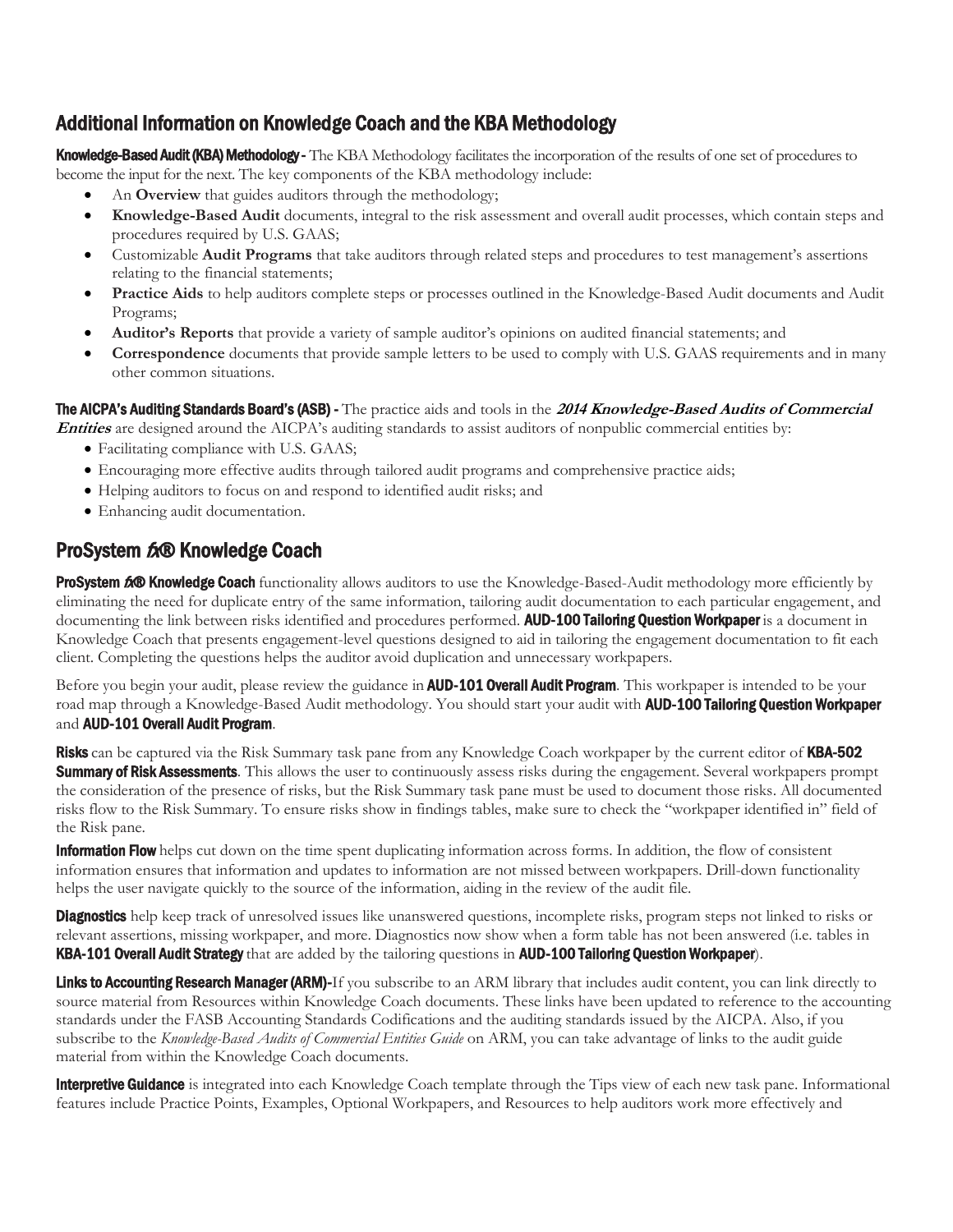efficiently. We have also added the ability to navigate from Resources within a document or the tip pane directly to CCH's Accounting Research Manager and industry audit guides by simply clicking on the Reference.

## Important Notes

- Make sure to save changes to workpapers before closing the workpaper or the binder to ensure data is correctly updated.
- If your Current Editor Knowledge Coach MS Word workpapers become read-only or crash, please do the following: o Keep the binder with the affected workpapers open.
	- o Highlight the workpaper in the binder window with and go to Tools>Save Knowledge Coach Answers
- Knowledge Coach cannot be used within the Shared File Room (SFR) feature of Engagement. However, Knowledge Coach workpapers can be shared across team members through check in, check out, workpaper assignment, syncing to the central file room and through peer-to-peer sync in the same way other Engagement workpapers are shared.

### System Requirements

- This title MUST be used with ProSystem *fx* Engagement version 7.1 and Knowledge Coach 2.1 and higher. If you are upgrading from ProSystem *fx* Engagement 6.0, 6.1, 6.1.2, 6.5, 6.8, 6.11, or 7.0 please contact Technical Support at 1-800- PFX-9998, option 4 for detailed instructions.
- A minimum of 4GB of RAM is required for optimal performance when opening and navigating through ProSystem *fx*  Knowledge Coach documents.

## Download Instructions

Download the *2014 Knowledge-Based Audits of Commercial Entities* from the **ProSystem fx Knowledge Coach Updates** section of the ProSystem  $fx$  Engagement Support Web site at the following URL: [http://support.cch.com/updates/KnowledgeCoach,](http://support.cch.com/updates/KnowledgeCoach) then select the **Knowledge Coach Series** and **Download file** link next to the **2014 Knowledge-Based Audits of Commercial Entities.** On some occasions the content package file (.KCP) has downloaded with the extension changed to .ZIP. If this occurs, please change the extension of the downloaded file to KCP using all capital letters.

**Important**: ProSystem *fx* Engagement version 7.1 or higher and Knowledge Coach version 2.1 must be installed on the computer in order to install this Knowledge Coach title. Additional requirements include Microsoft Office 2007, Microsoft Office 2007 Primary Interop Assemblies (PIA) and Visual Studio Tools for the Office System Runtime version 3.0, and Visual Studio Tools for the Office System 3.0 Runtime Service Pack 1.

The following 2014 Knowledge-Based Audits of Commercial Entities (7/18/14).KCP download is a proprietary file that must be installed from within Engagement. Save this KCP file to a location on your local drive and follow the Installation Instructions included in the Release Bulletin.

### Installation Instructions

Once you have downloaded your Knowledge Coach title and Financial Statement Base title, you will need to add each of them to the list of titles within ProSystem *fx* Engagement. The only additional system requirement is approximately 75MB of disk space to store your Knowledge Coach program content files. Please refer to the ProSystem *fx* Engagement with Knowledge Coach Release Notes for any other system requirements.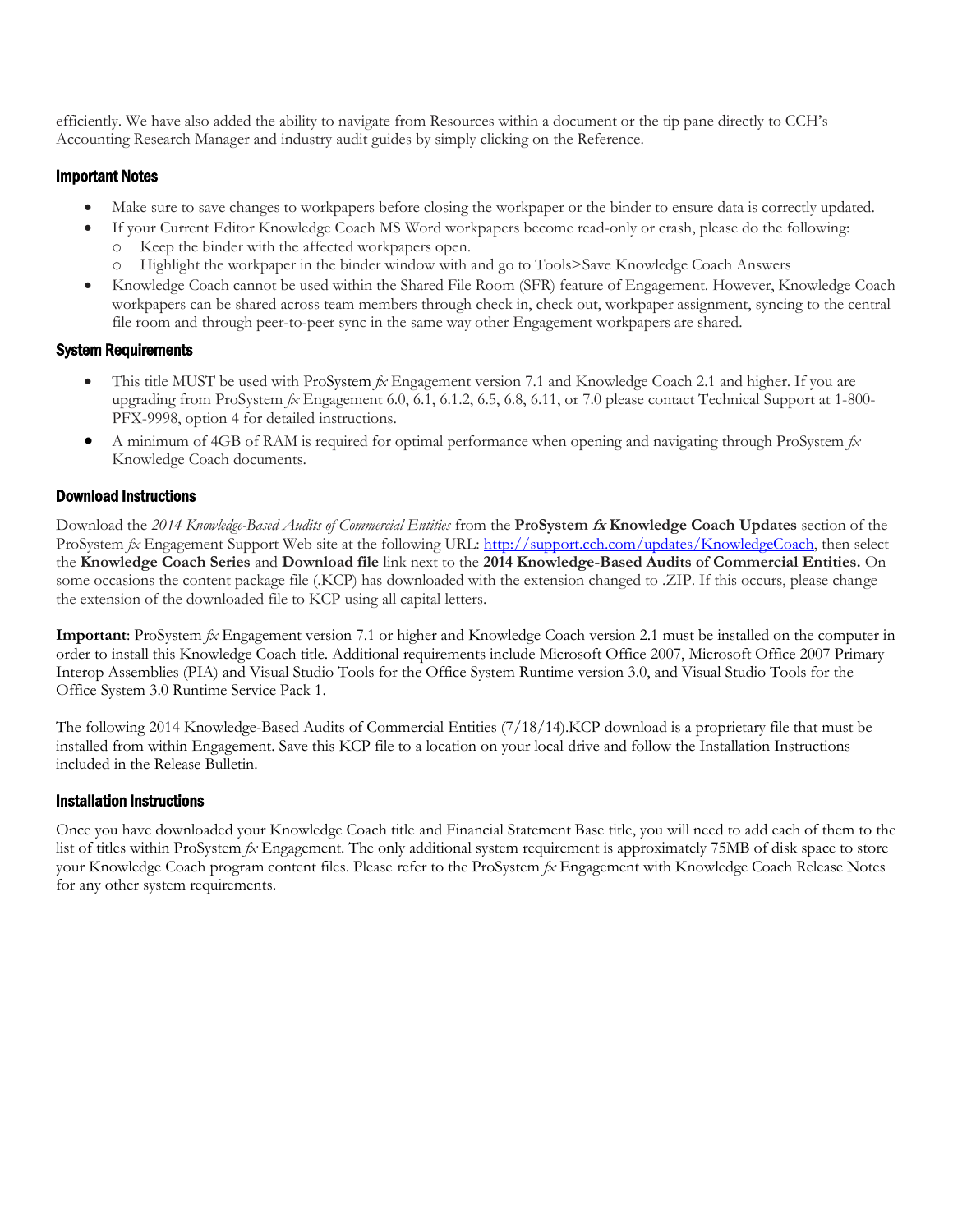After downloading the *2014 Knowledge-Based Audits of Commercial Entities* title and/or the 2014 Financial Statement Base Title, do the following:

- 1. Launch the ProSystem *fx* Engagement Workpaper Management application so that the Local File Room is displayed. Select **Tools > Knowledge Coach Titles**.
	- The Knowledge Coach Titles window will be displayed.
- 2. Choose **Add Title**.
- 3. Browse to the title package file (\*.KCP) that you previously downloaded from the ProSystem *fx* Knowledge Coach Support Web site.
- 4. Choose **Open**.

The system will display a progress indicator while the title package is added. You will receive a message that the title has been successfully installed once the process is complete.

Once the title is added, you must release it, so that other staff members in your firm can use it. You may also wish to "unrelease" previous versions of the title.

To unrelease a title:

- 1. Select a version of the KBA Commercial Entities title.
- 2. Choose **Unrelease Title**. The date will be removed from the *Date released* column and staff that do not have the staff group property right to insert unreleased titles will not be able to insert the unreleased titles into a binder.

**Note**: You can determine this access in the **ProSystem fx Engagement Admin** module by selecting a staff group and choosing **File > Properties > Content** "Insert Knowledge Coach workpapers from unreleased titles" option.

To release a title:

- 1. Select one of the Knowledge Coach titles in the list that has been added but is not yet released.
- 2. Choose **Release Title**. The current date and time will be displayed in the *Date released* column, and the status will change to "Released."

**Note:** You must add and assign a Knowledge Coach module as well as the Knowledge Coach title license in the ProSystem *fx* Engagement Administrator before using the workpapers.

**Important:** Once the *2014 Knowledge-Based Audits of Commercial Entities* and the *2014 Financial Statement Base* titles have been added and released, they will be automatically deployed to other staff members when they login to the "Office" location, or when they synchronize a binder that contains Knowledge Coach workpapers from this title.

### Online Permission Key

Permission key files may be downloaded from our Web site at

<https://prosystemfxsupport.tax.cchgroup.com/permkey/download.aspx> or when adding or updating the new licenses within ProSystem *fx* Engagement . After updating the license file in the ProSystem *fx* Engagement Admin module, licenses need to be assigned to the staff who will use 2014 *Knowledge-Based Audits of Commercial Entities*.

If you have not already established a Single Sign-on (SSO) account with Customer Service, we urge you to do so at this time.

Permission keys are no longer generally distributed via floppy diskette. You can choose to continue receiving the diskette by going to <https://prosystemfxsupport.tax.cchgroup.com/service/accountadmin/> , clicking the Firm Administration link, and making the appropriate selection (SSO access is required), or by contacting Customer Service at 1-800-PFX-9998, option 4.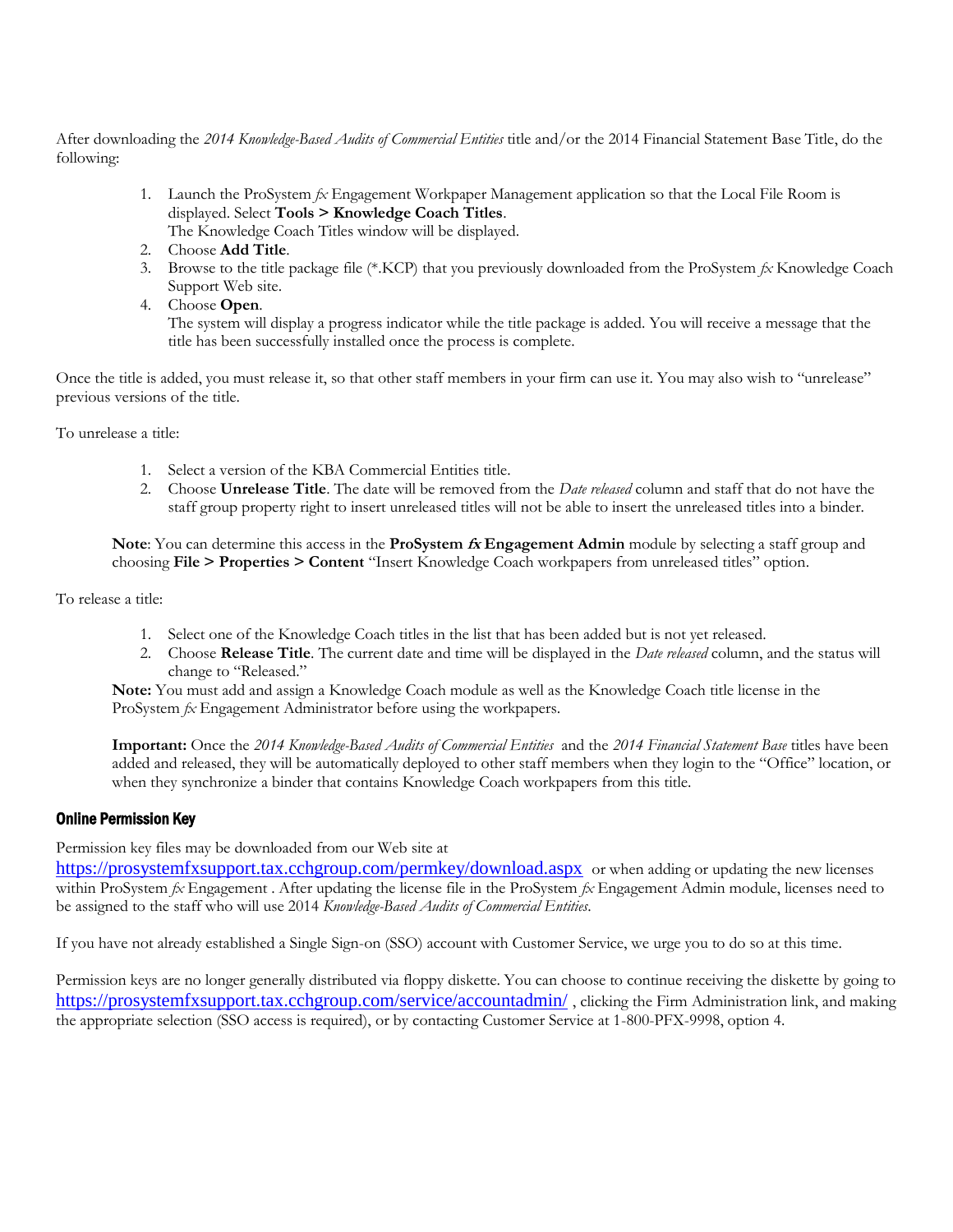## Accounting Research Manager

CCH's Accounting Research Manager is the most comprehensive, up-to-date and objective online database of financial reporting literature. It includes all authoritative and proposed accounting, auditing, and SEC literature, plus independent, expert-written interpretive guidance.

Our Weekly Summary email newsletter highlights the key developments of the week, giving you assurance that you have the most current information. It provides links to new FASB, AICPA, SEC, EITF, and IASB authoritative and proposal-stage literature, plus guidance from financial reporting experts.

Our team of content experts updates the system on a daily basis, so you can stay as current as possible. What's more, our experts attend critical, standard-setting meetings and summarize the results for you, which means you'll learn of newly released literature and deliberations of current financial reporting projects as soon as they occur! Plus, you'll benefit from their easy-to-understand technical translations. Our expert's interpretations clearly lay out what the rules mean from your perspective.

Also available is the Knowledge-Based Audits of Commercial Entities, a guide that helps you comply with the most recent professional standards and guidance for the conduct of audits of commercial entities and to integrate the use of practice aids, tools, and other resources with its guidance. This publication supplements and complements the Knowledge-Based documents that are available in Knowledge Coach.

With Accounting Research Manager, you maximize the efficiency of your research time, while enhancing your results. Learn more about our content, our experts, and how you can request your free trial by visiting [http://www.accountingresearchmanager.com.](http://www.accountingresearchmanager.com/)  You can also access the Accounting Research Manager Web site by selecting the item in ProSystem *fx* Engagement from the Guidance tab on the Shortcuts bar in the Binder window.

### Links to Accounting Research Manager (ARM)

As indicated above, subscribers to an Accounting Research Manager library that includes source content can link directly to source material from references within Knowledge Coach workpapers. These links have been updated to reference the new Codification released by the FASB and available on ARM. The Codification on ARM is fully integrated with U.S. and international accounting standards, other non-authoritative materials and industry leading interpretive guidance.

### Using Your Knowledge Coach Content

To use your Knowledge Coach Workpaper Templates, open a binder in ProSystem *fx* Engagement, select the workpaper tab into which you would like to insert the workpaper, and select **New Knowledge Coach Workpaper** from the toolbar or File menu. The New Knowledge Coach Workpaper dialog appears (*Figure 1*).

Select the New Knowledge Coach Title with the content you would like to use. You can only select titles you have installed. The information displayed changes to reflect the workpaper organization available for the selected title. Select the Knowledge Coach Workpaper Templates to insert into your binder and click **OK**. The **Selected Workpaper Properties** dialog appears. Each workpaper name is automatically loaded into the Name field. Add a workpaper index in the Index field and make any Name modifications you desire. You can also modify the tab location or the roll forward settings for each workpaper. Then click **OK**. The integrated Knowledge Coach workpaper is now inserted into your engagement binder.